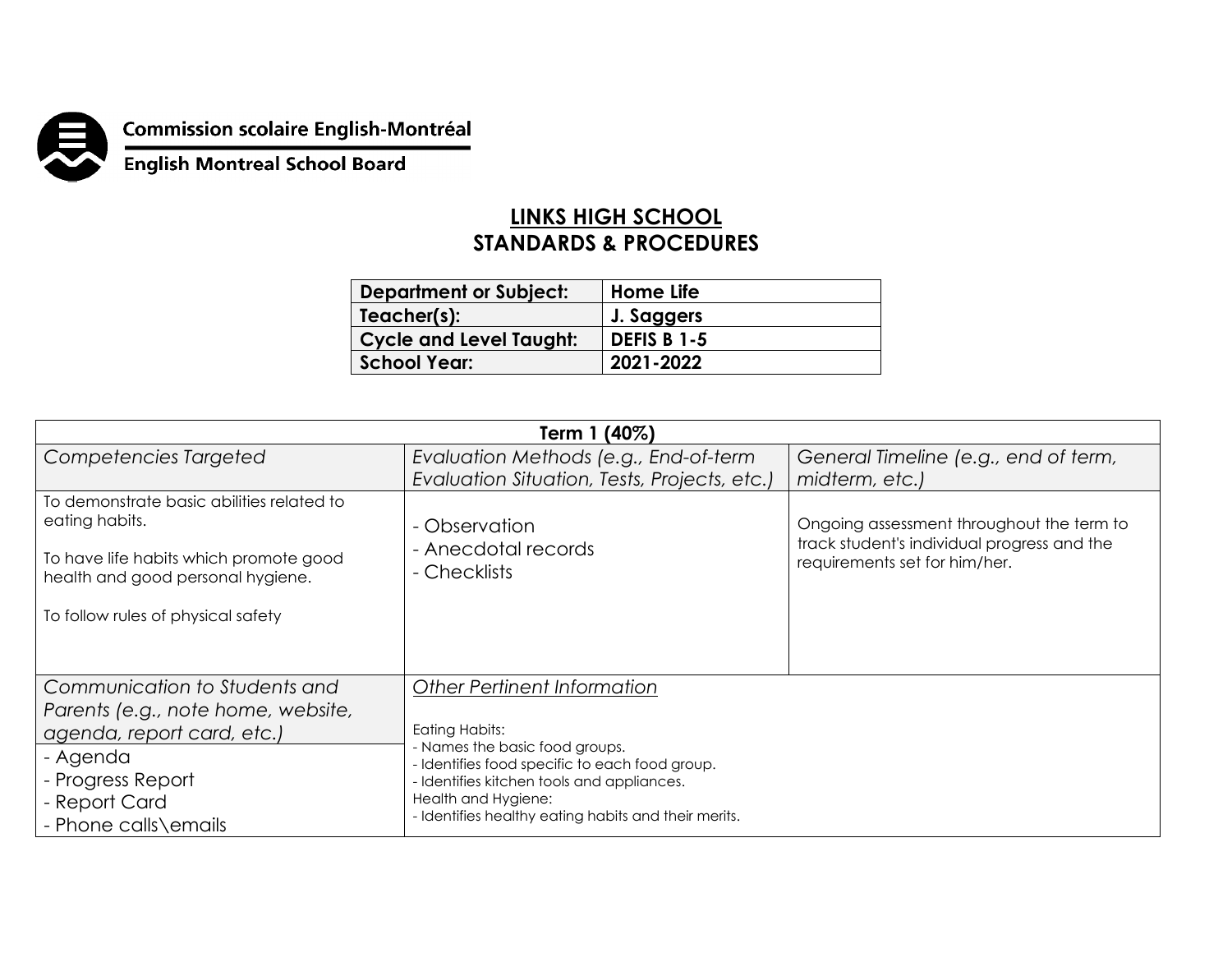| - Parent-teacher night<br>- Individual Education Plan | - Identifies healthy physical activities and their merits.<br>- Keeps hair clean and well-groomed.<br>- Washes hands and keeps workstation clean.<br>- Brushes teeth after a meal and when necessary.<br>- Takes good care of skin.<br><b>Physical Safety:</b><br>- Uses common cleaning products safely.<br>- Puts away clothes, objects and tools. |
|-------------------------------------------------------|------------------------------------------------------------------------------------------------------------------------------------------------------------------------------------------------------------------------------------------------------------------------------------------------------------------------------------------------------|
|                                                       | - Uses pointed or sharp objects carefully                                                                                                                                                                                                                                                                                                            |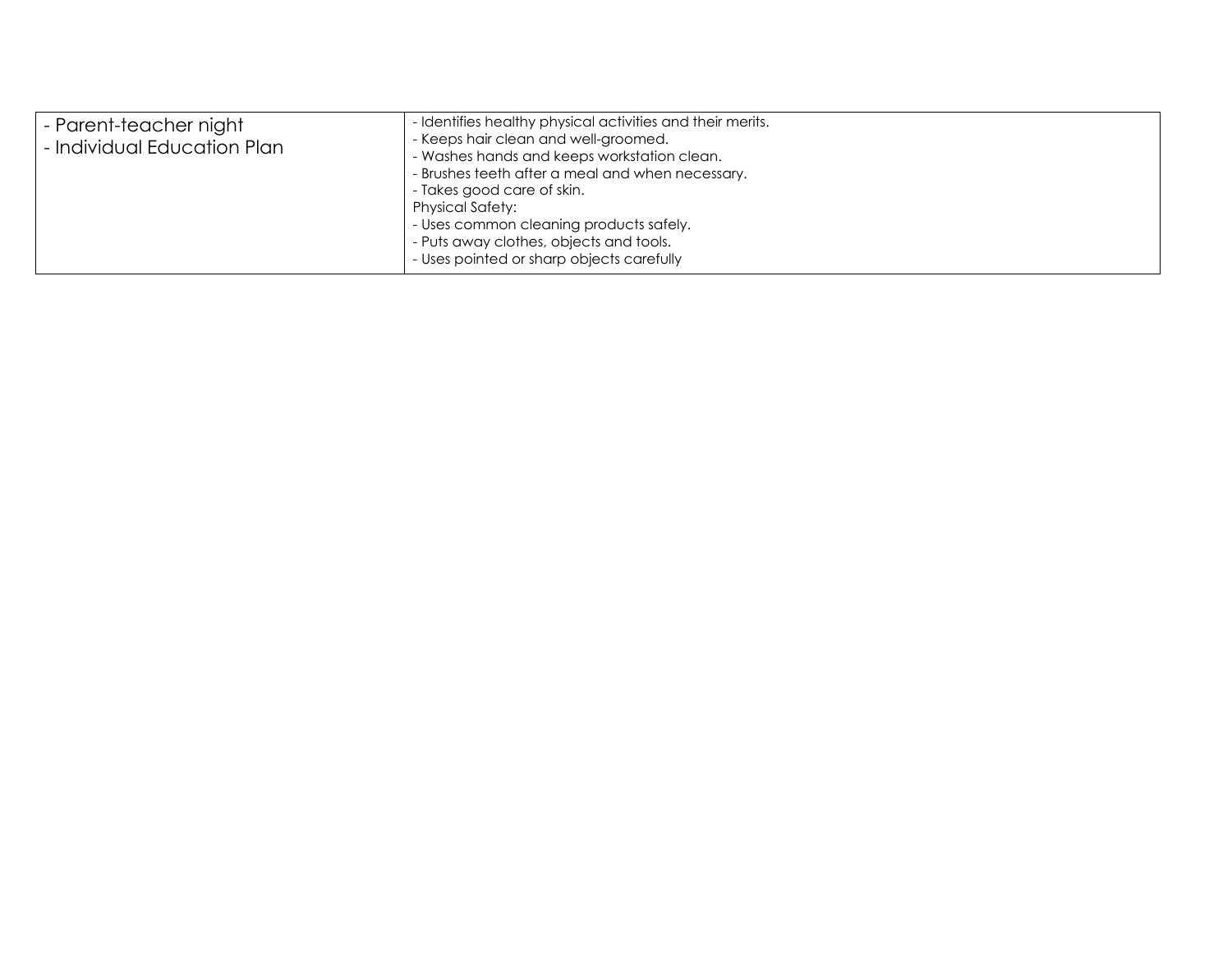| Term 2 (60%)                                                                                                                                                                                      |                                                                                                                                                         |                                                                                                                                                                                                                                                                                                                                                                                                                                                                                                                    |
|---------------------------------------------------------------------------------------------------------------------------------------------------------------------------------------------------|---------------------------------------------------------------------------------------------------------------------------------------------------------|--------------------------------------------------------------------------------------------------------------------------------------------------------------------------------------------------------------------------------------------------------------------------------------------------------------------------------------------------------------------------------------------------------------------------------------------------------------------------------------------------------------------|
| <b>Competencies Targeted</b>                                                                                                                                                                      | Evaluation Methods (e.g., End-of-term<br>Evaluation Situation, Tests, Projects,<br>etc.                                                                 | General Timeline (e.g., end of term,<br>midterm, etc.)                                                                                                                                                                                                                                                                                                                                                                                                                                                             |
| To demonstrate basic abilities related<br>to the upkeep of a living environment.<br>To demonstrate basic abilities related<br>to clothing.<br>To adopt consumer habits which are<br>within means. | - Observation<br>- Anecdotal records<br>- Checklists                                                                                                    | Ongoing assessment throughout the<br>term to track student's individual<br>progress and the requirements set for<br>him/her.                                                                                                                                                                                                                                                                                                                                                                                       |
| Communication to Students and<br>Parents (e.g., note home, website,<br>agenda, report card, etc.)                                                                                                 | End of Year Evaluation (e.g.,<br>evaluation situation, local exam,<br>complementary exam, uniform exam,<br>etc.                                         | Other Pertinent Information                                                                                                                                                                                                                                                                                                                                                                                                                                                                                        |
| - Agenda<br>- Report Card<br>- Phone calls\emails<br>- Parent-teacher night<br>- Individual Education Plan                                                                                        | Evaluation situations will be performed<br>in the classroom (or the kitchen,<br>laundry room and mock apartment<br>when COVID restrictions are lifted). | Living environment:<br>- Keeps locker neat and tidy.<br>- Dusts, cleans counters and windows<br>- Washes sink, floors, furniture with the appropriate<br>product.<br>- Empties recycling bin.<br>Clothing:<br>- Cleans clothes when dirty or stained.<br>- Washes clothes in a washing machine using<br>appropriate cleaning products.<br>- Dries clothes in a dryer using appropriate drying<br>products.<br>- Regularly cleans accessories.<br>- Wears the appropriate clothes for the season or<br>temperature. |